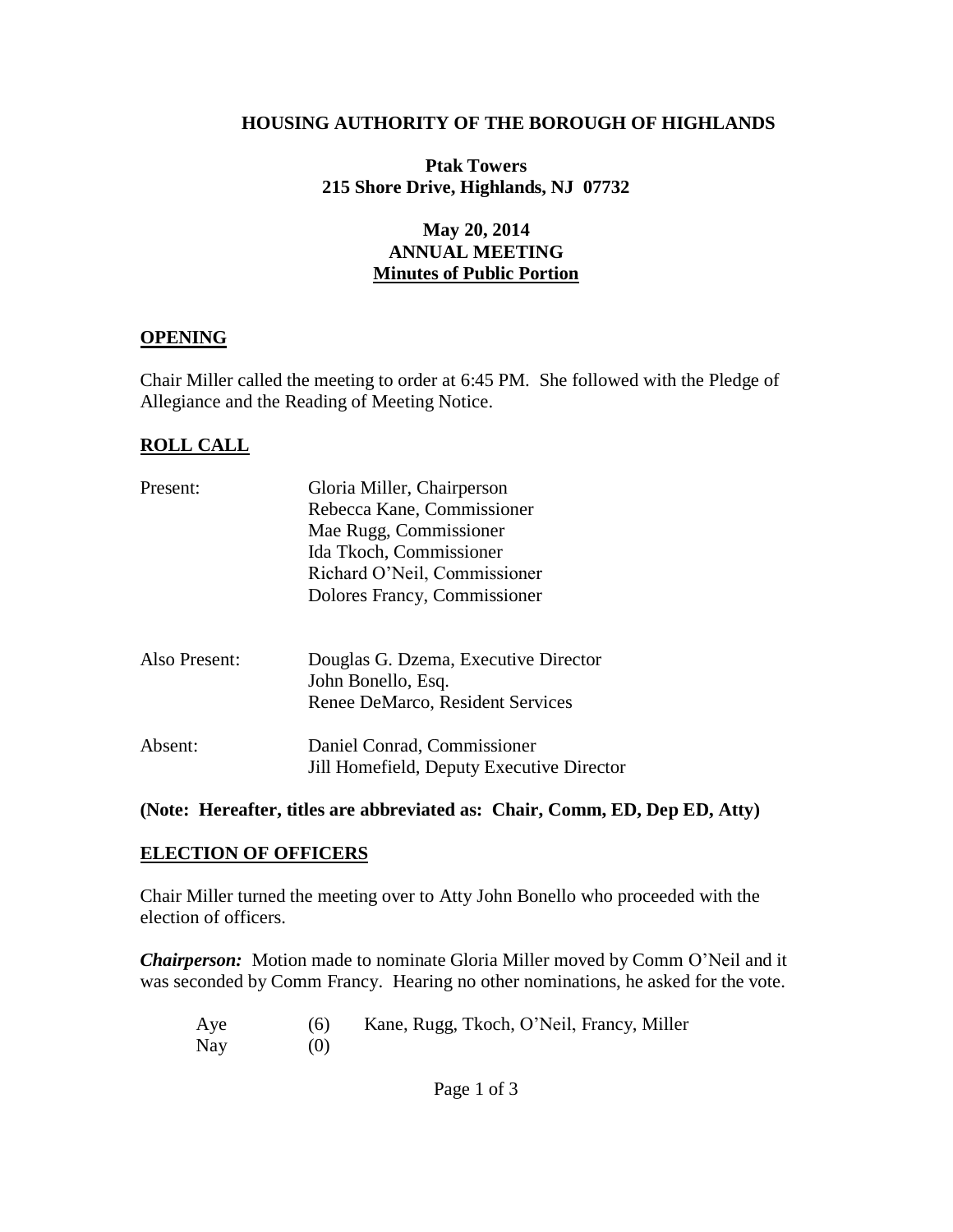| Abstention | (0) |        |
|------------|-----|--------|
| Absent     | (1) | Conrad |

Atty Bonello turned the meeting back to Chair Miller.

*Vice Chairperson:* Motion to nominate Dolores Francy moved by Chair Miller and it was seconded by Comm Kane. Hearing no other nominations, she asked for the vote.

| Aye        | (6)               | Kane, Rugg, Tkoch, O'Neil, Francy, Miller |
|------------|-------------------|-------------------------------------------|
| Nay        | $\left( 0\right)$ |                                           |
| Abstention | (1)               |                                           |
| Absent     | (1)               | Conrad                                    |

**Treasurer:** Motion to nominate Mae Rugg moved by Chair Miller and it was seconded by Comm O'Neil. Hearing no other nominations, Chair Miller asked for the vote.

| Aye        | (6) | Kane, Rugg, Tkoch, O'Neil, Francy, Miller |
|------------|-----|-------------------------------------------|
| Nay        | (0) |                                           |
| Abstention | (0) |                                           |
| Absent     | (1) | Conrad                                    |

# **ADJOURNMENT**

Chair Miller asked for a motion to adjourn the Annual Meeting. Motion made by Comm Kane and seconded by Comm Rugg. All in favor.

Chair Miller closed the meeting at 6:59 PM.